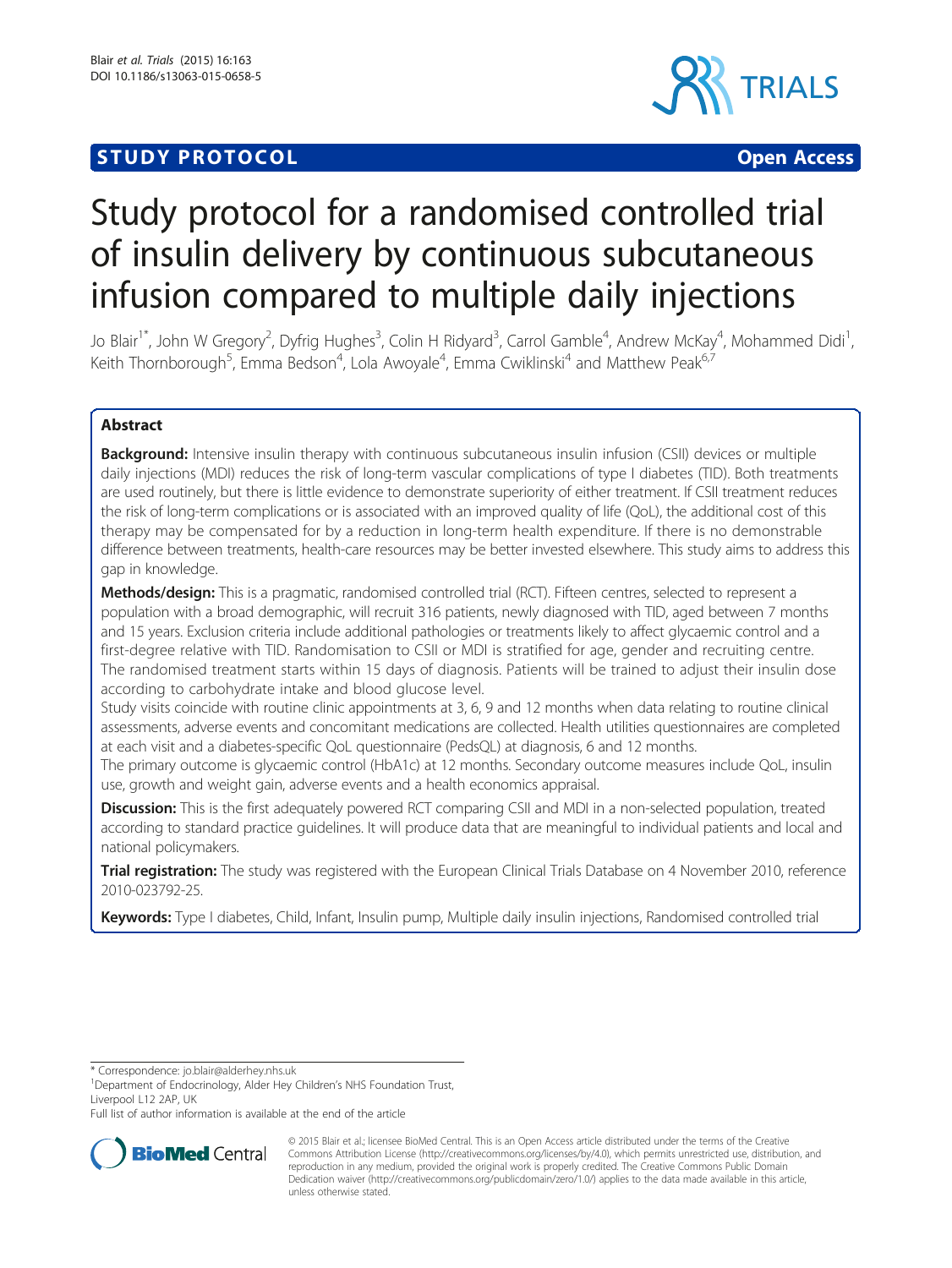#### Background

Type I diabetes mellitus (TID) is a common disease of childhood with more than 25,000 children and young people being affected in the United Kingdom [[1](#page-7-0)]. The incidence of childhood TID in Europe is increasing by 3% to 4% a year, with the greatest increases being seen in patients aged less than 5 years. It is predicted that the European incidence of childhood TID will increase from 15,000 in 2005 to 24,400 in 2020, with a doubling in numbers in children aged less than 5 years [[2\]](#page-7-0).

The psychosocial and financial cost of TID for patients, the National Health Service (NHS) and society is considerable and is likely to increase. While the prevention and cure of TID remains elusive, it is essential that insulin therapies are used in the most effective and efficient manner.

The optimal treatment for TID would be compatible with the best possible quality of life (QoL) for patients, minimise the risk of acute and long-term complications, and represent good value for money to the NHS. The risk of developing long-term complications is strongly related to the duration of TID and glycaemic control [\[3](#page-7-0)]. There is also convincing evidence that intensive insulin regimes, in the form of multiple daily injections (MDI) and continuous subcutaneous insulin infusions (CSII) or insulin pumps, confer an additional benefit in the reduction in risk of long-term complications, over and above improvements in glycaemic control [[3](#page-7-0)]. These methods of insulin therapy are now standard practice in the NHS, although the use of CSII is less prevalent than in other countries [[4\]](#page-7-0). However, there is very little evidence to indicate whether one treatment is superior to the other [[5\]](#page-7-0). The additional cost of insulin pump therapy is estimated to be  $£1,700$  per annum per patient [\[6](#page-7-0)]. If this therapy is associated with an improvement in glycaemic control or other measures of health and well-being, the additional cost of this therapy may be offset by a reduction in the complications of TID. On the other hand, if there is no significant difference between CSII and MDI, this investment may be more appropriately directed to other interventions and resources.

In observational studies, glycaemic control [\[7-11](#page-7-0)] and QoL or treatment satisfaction [[7](#page-7-0),[8](#page-7-0)] are reported to improve following the introduction of CSII and the frequency of severe hypoglycaemia is reported to fall [\[8,9,12](#page-7-0)]. For these reasons the National Institute for Health and Care Excellence (NICE) recommends insulin pump therapy as a treatment option for patients aged less than 12 years from diagnosis of TID, and for those aged 12 years and above with inadequate glycaemic control on MDI or disabling hypoglycaemia [[13\]](#page-7-0). Approximately 19% of paediatric patients with TID living in England and Wales are treated with CSII [\[4](#page-7-0)].

However, when patients are assigned to treatment with either MDI or CSII in the context of a randomised

controlled trial (RCT), the beneficial effect of CSII therapy is less convincing. A Cochrane review reporting data from seven paediatric RCTs [\[14](#page-7-0)] concluded that HbA1c was 0.2% lower in patients treated with CSII compared with those treated with MDI (95% confidence interval (CI): 0.40% to 0.10%;  $P = 0.02$ ). Six paediatric RCTs, including three studies included in the Cochrane review, were included in a recent meta-analysis that also concluded that CSII had a favourable effect on HbA1c of 0.24% (95% CI: −0.41 to −0.07; P < 0.001), and required lower doses of insulin than MDI (insulin dose 0.22 units per kg per day lower,  $95\%$  CI: 0.31 to 0.14;  $P < 0.001$ ) [[15\]](#page-7-0). However, there was no significant difference in the rate of severe hypoglycaemic events or diabetic ketoacidosis. A meta-analysis of QoL was not undertaken in this meta-analysis or the Cochrane review, because the tools used to measure QoL differed between studies.

Although trial evidence suggests a favourable effect of CSII, it is important to note that there are a number of weaknesses in most studies reported to date. Studies that recruit patients with established TID treated with MDI, may show an improvement with insulin pump therapy for two reasons: (1) selection bias, since patients with good glycaemic control who are satisfied with MDI therapy are less likely to be approached or agree to participate in these studies and (2) increased contact with diabetes health-care professionals because at the start of insulin pump therapy patients receive an intensive period of education. Insulin analogues have been reported to improve glycaemic control in paediatric practice [[16](#page-7-0)] though only one study uses analogue insulin for the treatment of all patients using MDI [[9](#page-7-0)]. The number of patients recruited to studies is generally small, between 16 and 72, and these studies are probably underpowered. Children aged less than 5 years are over-represented. Furthermore, there are only two multi-centre studies [[17,18](#page-7-0)], one 2-centre study [[19](#page-7-0)] and three [[20-22\]](#page-7-0) of the ten RCTs are single-centre. The observation period is 3.5 months in some studies, and may be too brief for patients to acquire the skills required to use CSII to its full potential [\[21-23\]](#page-7-0). In other studies the observation period (4 to 6 months) may be too brief to show patient fatigue in the use of this intensive therapy [[20](#page-7-0),[24](#page-7-0)-[26](#page-7-0)].

To date no RCT has been delivered in the NHS setting, where health-care services, lifestyle and diet differ from those in which CSII and MDI have been studied previously, and no study has investigated the health economics of CSII.

The SCIPI (SubCutaneous Insulin: Pumps or Injections?) study will address these gaps in the current knowledge base, generating data that are generalisable to the population of children and young people with TID, treated within the NHS according to current treatment guidelines. In doing so, we aim to make a valuable contribution to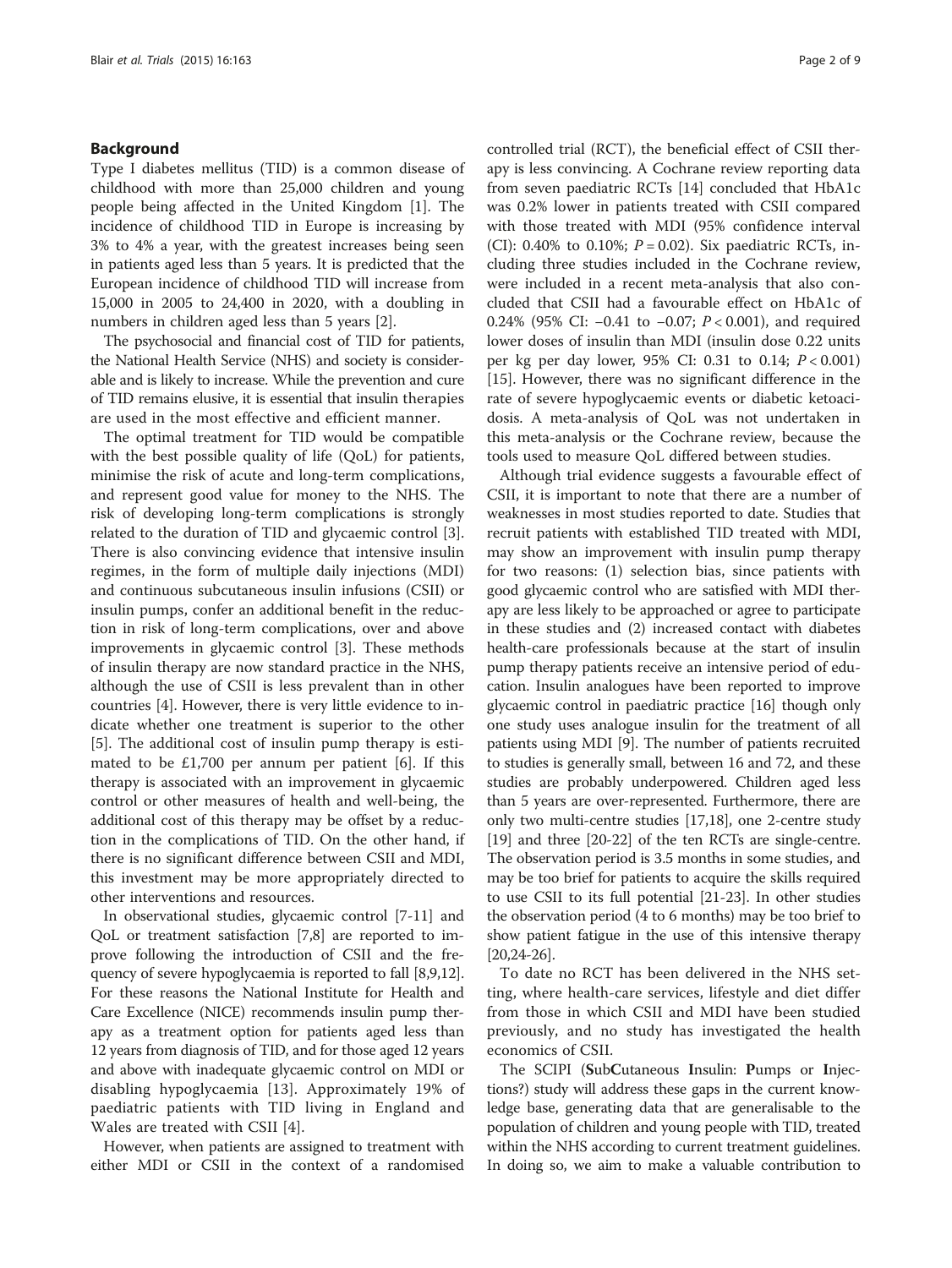the debate regarding the optimal use of health-care resources for these young patients.

## Methods/design

#### Ethical approval

The protocol has been approved by the Liverpool East Research Ethics Committee, reference 10/H1002/80 and the Medicines and Healthcare Products Regulatory Agency (MHRA).

Local approvals have been obtained from Alder Hey Children's Hospital; Birmingham Children's Hospital; Doncaster Royal Infirmary; East Surrey Hospital; Ipswich Hospital NHS Trust; Mid Staffordshire Hospital; Norfolk and Norwich University Hospital; Oxford Children's Hospital; Queen's Medical Centre, Nottingham; Royal Blackburn Hospital; Royal Preston Hospital; Royal Victoria Infirmary, Newcastle Upon Tyne; Sheffield Children's Hospital; Southampton General Hospital and University Hospital of Wales, Cardiff. Recruitment to the study at individual sites can only start once local approvals have been obtained.

## Design

This is a pragmatic, multi-centre RCT with an internal pilot phase, in which insulin delivery by CSII is compared to insulin delivery by MDI in children and young people

aged 7 months to 15 years, newly diagnosed with TID. A schematic representation of the study design is given in Figure 1.The internal pilot study, with a sample size of 30 participants, tested the feasibility of recruitment. The study proceeded to the full study phase when the following criteria were met: (a) consent was obtained from more than 50% of eligible patients who were invited to participate and (b) demographic characteristics, including age, ethnicity, gender and deprivation score, were not considered to be significantly different in the group of patients who were recruited compared to those who declined.

# Centre and patient selection

Patients are recruited through 15 centres in the United Kingdom located in Liverpool, Newcastle, Cardiff, Oxford, Birmingham, Nottingham, Southampton, Preston, Doncaster, Norwich, Redhill, Blackburn, Stafford, Sheffield and Ipswich. Centres have been selected to ensure that patients are recruited from a demographically diverse population. To be eligible to participate in the study, centres must have ten or more patients treated with CSII within their clinic population, and have sufficient resources to deliver the clinical aspects of the study protocol. All centres have a study nurse. The inclusion and exclusion criteria are given in Table [1.](#page-3-0)

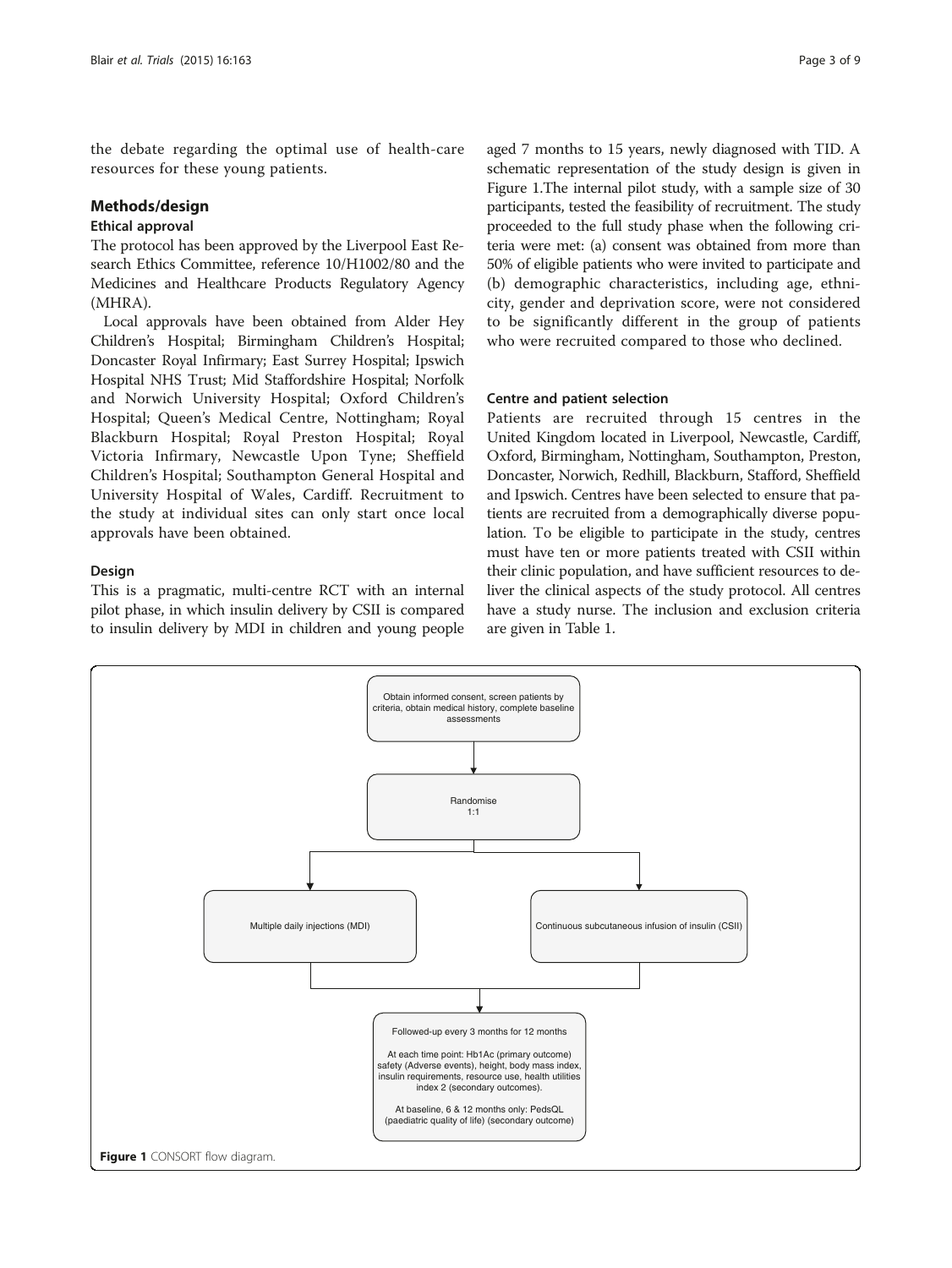<span id="page-3-0"></span>Table 1 Participant inclusion and exclusion criteria

| Inclusion criteria                                                                                                | <b>Exclusion criteria</b>                                              |
|-------------------------------------------------------------------------------------------------------------------|------------------------------------------------------------------------|
| Newly diagnosed type I diabetes<br>mellitus using standard diagnostic<br>practice                                 | Treated previously for diabetes                                        |
| Age 7 months to 15 years (inclusive)                                                                              | Haemoglobinopathy                                                      |
| Parent or legal representative of the<br>patient is willing to give consent for<br>the study                      | Co-existing pathology conditions<br>likely to affect glycaemic control |
| Parent or legal representative of the<br>patient is able to comply with the<br>treatment regimen and study visits | Psychological or psychiatric<br>disorders, e.g. eating disorders       |
| Patient aged 8 years and over and is<br>able to adhere to the treatment<br>regimen and study visits               | Receiving medication likely to<br>affect glycaemic control             |
|                                                                                                                   | Allergic to a component of<br>insulin aspart or insulin glargine       |
|                                                                                                                   | Thyroid in a non-euthyroid state                                       |
|                                                                                                                   | Coeliac disease and unable to<br>maintain a gluten-free diet           |

## Sample size Internal pilot

A total of 30 subjects were recruited providing 80% power to detect a drop in the consent rate to 25% from the assumed 50%, at the 5% significance level.

## Full trial

The study has been powered to detect a difference in HbA1c between treatment arms of 0.5%, this being the threshold used by the Food and Drug Administration and pharmaceutical industry to determine effectiveness of new oral hypoglycaemic agents . A sample size of 143 in each group has 80% power to detect a difference in mean HbA1c of 0.50%. To allow for a loss to follow-up of 10%, 316 patients will be recruited.

#### Patient recruitment

Patients and families are given verbal and written information about the study at the time of diagnosis of TID. Since March 2014, a short film describing participants' experiences has been available for eligible patients, their parents and careers. Written, informed consent, and where appropriate, assent, is obtained for all study participants. The timing of consent is dependent on the needs and wishes of the patient and family. However, consent must be obtained within a time frame that allows for the randomised treatment to start within 14 days of diagnosis of TID.

## Randomisation

Participants are randomised using a secure web-based randomisation programme. Participants are randomised to each treatment arm in a 1:1 ratio with stratification for age and recruiting centre. The randomisation code list is generated by a statistician using block randomisation with the random variable block size method.

# General procedures and measurements Intervention

Patients are treated according to local clinical practice from the time of diagnosis until the start of randomised treatment.

Insulin therapy Starting insulin regimens are standardised across both treatment arms, and then modified according to clinical need by the treating clinician. Insulin doses are titrated according to blood glucose levels recorded at home. For both treatment arms the total daily dose (TDD) of insulin is calculated from body weight: 0.5 units per kg of body weight per day in pre-pubertal patients and 0.7 units per kg of body weight per day in pubertal subjects. Patients randomised to treatment with MDI administer 50% of the TDD as insulin glargine (a long-acting insulin analogue) once daily. The remaining 50% of the TDD is administered as insulin aspart (a shortacting insulin analogue) in three divided doses, before meals. Further boluses of insulin aspart are given when 10 g or more of carbohydrate are consumed. Patients treated with CSII infuse 50% of the TDD as insulin aspart at a basal rate, with the remaining 50% of the TDD being given as boluses before meals. Additional boluses of insulin aspart are given when 5 g or more of carbohydrate are consumed. Correction doses for the treatment of high blood glucose values for both treatment arms are calculated according to the 100 rule, in which the amount of insulin required to reduce the blood glucose by 1 mmol/L is calculated from the TDD of insulin [[27](#page-7-0)].

Education for both treatment arms At entry to the study, all participants complete a structured educational program delivered to participants and their families in accordance with the standards of the International Society for Paediatric and Adolescent Diabetes [[28](#page-7-0)]. All the participants are trained in the use of MDI and the use of the Roche Expert glucometer, whilst participants randomised to CSII treatment are also trained in the use of CSII pumps.

Data collection Table [2](#page-4-0) shows the schedule of study visits, timed to coincide with routine clinic appointments according to the standards of the NICE guideline [\[29\]](#page-7-0).

A full clinical history is taken at the time of diagnosis of TID. A venous blood sample is collected at study entry for the measurement of electrolytes, urea, pH, glucose and HbA1c. Thyroid-stimulating hormone and free T4 are measured to screen for disorders of thyroid function. Tissue transglutaminase antibodies and immunoglobulin A are measured to screen for coeliac disease. These blood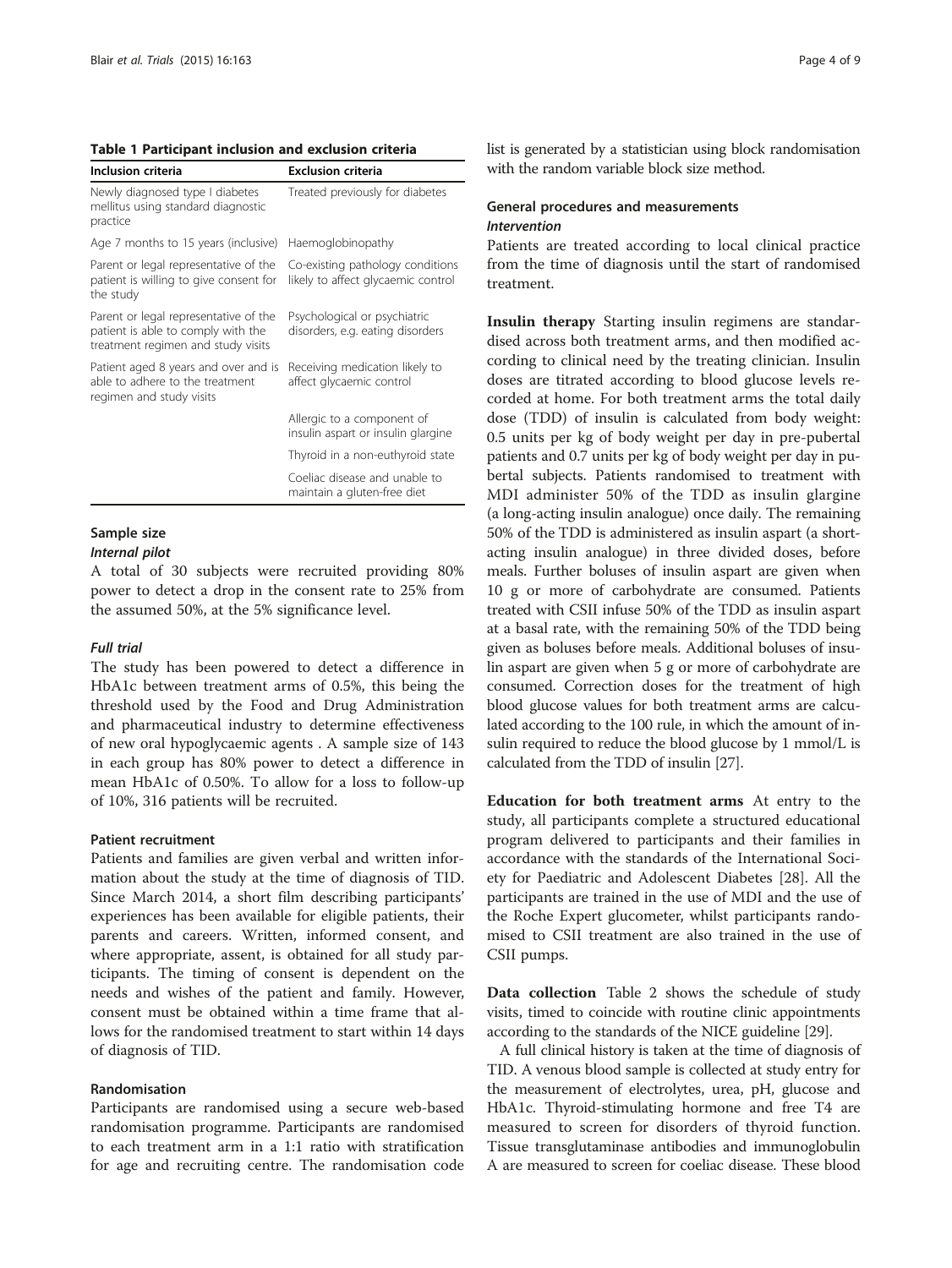# <span id="page-4-0"></span>Table 2 Study procedures and data collection

| <b>Procedures</b>                            | <b>Baseline</b>  |                             | Follow-up: scheduled 3-monthly clinic |                              |             |            |  |
|----------------------------------------------|------------------|-----------------------------|---------------------------------------|------------------------------|-------------|------------|--|
|                                              | <b>Diagnosis</b> | Prior to start of treatment |                                       | visit from time of diagnosis |             |            |  |
|                                              | T0               |                             | $T + 3$                               | $T+6$                        | $T + 9$     | $T + 12$   |  |
| Assessment of eligibility criteria           | $\times$         |                             |                                       |                              |             |            |  |
| Signed consent form                          | X                |                             |                                       |                              |             |            |  |
| Randomisation                                | X                |                             |                                       |                              |             |            |  |
| Review of concomitant medications            |                  | Χ                           | X                                     | X                            | X           | $\times$   |  |
| Review of insulin use (insulin requirements) |                  |                             |                                       |                              |             |            |  |
| <b>Patient diaries</b>                       |                  |                             | $\times$                              | $\times$                     | $\times$    | $\times$   |  |
| <b>General practitioner prescriptions</b>    |                  |                             | X                                     | X                            | X           | X          |  |
| CSII pump download                           |                  |                             | Χ                                     | X                            | Χ           | Χ          |  |
| Review of medical history                    | Χ                |                             |                                       | Χ                            |             | Χ          |  |
| Blood glucose measurement                    | $X^b$            | Χ                           | Χ                                     | Χ                            | Χ           | X          |  |
| Blood pH measurement                         | Χ                |                             |                                       |                              |             |            |  |
| Demographics                                 | X                |                             |                                       |                              |             |            |  |
| <b>Study intervention</b>                    |                  | $X^a$                       |                                       |                              |             |            |  |
| Physical exam                                |                  |                             |                                       |                              |             |            |  |
| Height                                       | Χ                |                             | X                                     | X                            | X           | Χ          |  |
| Weight                                       | Χ                | $\mathsf X$                 | $\times$                              | $\times$                     | $\times$    | X          |  |
| Injection sites                              |                  |                             | $\times$                              | $\times$                     | $\times$    | X          |  |
| Symptom-directed                             |                  |                             | $(\times)$                            | (X)                          | (X)         | $(\times)$ |  |
| Assessment of adverse events                 |                  |                             | (X)                                   | (X)                          | (X)         | (X)        |  |
| <b>Clinical laboratory</b>                   |                  |                             |                                       |                              |             |            |  |
| HbA1 <sub>c</sub> (local analysis)           |                  | Χ                           | Χ                                     | Χ                            | X           | X          |  |
| HbA1 <sub>c</sub> (central analysis)         |                  | Χ                           | $\mathsf X$                           | Χ                            | Χ           | X          |  |
| Chemistry                                    | (X)              |                             |                                       |                              |             | X          |  |
| Haematology                                  | $(\times)$       |                             |                                       |                              |             | X          |  |
| <b>Urinalysis</b>                            | $(\times)$       |                             | $\mathsf X$                           | $\mathsf X$                  | $\mathsf X$ | Χ          |  |
| Patient completed measures                   |                  |                             |                                       |                              |             |            |  |
| <b>Patient PedsQL</b>                        |                  | Χ                           |                                       | Χ                            |             | Χ          |  |
| <b>Parent PedsQL</b>                         |                  | Χ                           |                                       | X                            |             | X          |  |
| Health utilities index 2                     |                  | Χ                           | X                                     | X                            | X           | $\times$   |  |
| Resource use: RN completed CRF               |                  | Χ                           | X                                     | X                            | X           | Χ          |  |

(X), as indicated/appropriate.

<sup>a</sup>Randomised treatment will be commenced within 14 days of diagnosis; <sup>b</sup>measurement of blood glucose will be undertaken in the local hospital laboratory at diagnosis and by glucometer at remaining time points. RN: research nurse, CRF: case report form.

tests are repeated on completion of the study protocol. Details of concomitant medications are collected at each study visit.

Samples will be collected at diagnosis and then at 3, 6, 9 and 12 months.

Secondary outcomes Secondary outcome measures include insulin use, growth, weight gain, QoL, adverse events and a health economics assessment.

# Procedures for assessing efficacy

Primary outcome The primary outcome of the study is HbA1c 12 months after diagnosis of TID. HbA1c will be measured in the local laboratory and centrally at Alder Hey Children's NHS Foundation Trust in Liverpool. Insulin requirements Insulin usage data are downloaded from the CSII pumps for participants receiving CSII at each study visit. Participants treated with MDI record the insulin doses in patient-held diaries used as part of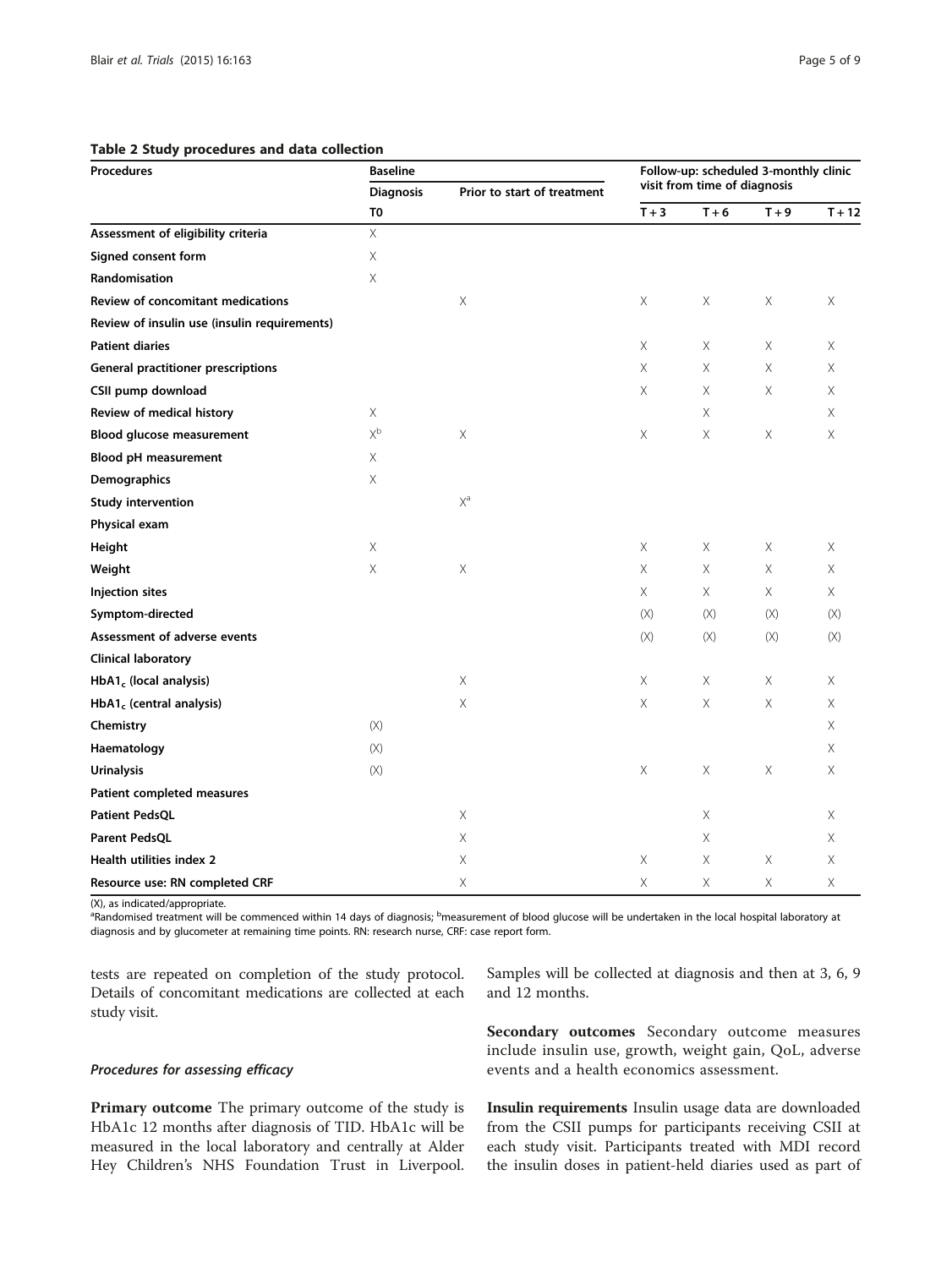routine practice. Data are collected at each study visit. At each follow-up visit the participant's general practitioner is contacted to ascertain the quantity of insulin prescribed for the participant. This is compared to the quantities recorded by participants to guard against significant over-reporting.

Growth and weight gain Height and weight are measured at diagnosis, and then at the 3-, 6-, 9- and 12 month study visits. Body mass index (BMI) standard deviation score (SDS) are derived from 2007 World Health Organisation growth data [\[30](#page-7-0),[31](#page-7-0)].

Adverse events Details of related adverse events, including episodes of severe hypoglycaemia, diabetic ketoacidosis, lipohypertrophy and injection/ infusion site infections, are collected at each study visit and reported according to the requirements of the MHRA. Adverse events are captured by patients, carers and clinicians treating diabetes, and from interrogation of local hospital databases for details of hospital attendances. Insulin injection sites are examined at every visit for lipohypertrophy.

Quality of life QoL is assessed using validated diabetesspecific QoL (PedsQL) questionnaire instruments [[32](#page-7-0)] prior to start of treatment then at 6 and 12 months after diagnosis. Children and young people aged 5 to 7 years, 8 to 12 years and 13 to 18 years will use developmentally appropriate versions, and the parental version is used for all age groups [[33](#page-8-0)].

Health economics analysis A cost utility analysis will be conducted to estimate the incremental cost per qualityadjusted life year (QALY) gained with CSII versus MDI. The health economics analysis will adopt the perspective of the NHS, and consider costs associated with both treatment arms, CSII (insulin purchase, maintenance and use of disposables) and MDI: insulin use, contact with health professionals and costs associated with adverse events including investigations, procedures, treatments and hospitalisations. Time spent with diabetes health-care practitioners (nurses, medical staff, dieticians and psychologists) will be collected prospectively. Participants' use of other services will be collected by means of a health resource use questionnaire prior to the start of randomised treatment (for the previous 3 months) then at the 3-, 6-, 9- and 12-month study visits.

Unit cost data will be obtained from reference sources, including routine hospital data (NHS reference costs [[34](#page-8-0)]) and nationally published data [\[35\]](#page-8-0). Additionally, each recruiting hospital will provide details of inpatient admissions, including ward name and specialty (e.g. paediatric, paediatric ICU, etc.); the average cost per bed day on the ward and number of occupied bed days on the ward.

QALYs will be estimated from patients' (12 years and over) and their parents' or guardians' responses to the Health Utilities Index Mark 2 questionnaire. The six attributes of this questionnaire (sensation, mobility, emotion, cognition, self-care and pain) will be summarised into a single UK-derived preference-based utility score [[36](#page-8-0)].

## Analysis

#### Primary outcome

The trial will be analysed and reported using the Consolidated Standards of Reporting Trials (CONSORT) and the International Conference on Harmonisation E9 guidelines. A full and detailed statistical analysis plan will be developed prior to any comparative analysis of the trial data. The main features of the statistical analysis plan are included here.

A P value of 0.05 or less will be used to declare statistical significance for all analyses. Rather than adjust for multiplicity, relevant results from other studies already reported in the literature will be taken into account in the interpretation of results.

The primary analysis will use the intention-to-treat principle, and a secondary analysis will be conducted using the per-protocol approach. The purpose of the per-protocol approach is to consider the robustness to protocol deviations of the conclusions reached from the analysis using the intention-to-treat principle.

The primary outcome HbA1c will be compared between the trial groups using a two-group  $t$ -test. Difference in means with 95% confidence intervals will be presented. Analysis of covariance will be used to adjust for baseline values and important prognostic factors.

Missing data will be monitored and strategies developed to minimise its occurrence; however, as much data as possible will be collected about the reasons for missing data and this will be used to inform the handling of missing data.

# Health economics

Total costs will be calculated as the sum-product of resource use and unit cost for each patient. QALYs will be calculated as the area under the utility-time curve over 12 months. Cost-effectiveness will be determined by the ratio of the differences between treatment groups in mean costs to QALYs. Uncertainty in the incremental cost-effectiveness ratio (ICER) will be addressed through the application of bootstrapping and the estimation of cost-effectiveness acceptability curves [\[37](#page-8-0)]. A regression analysis of cost and QALYs, with age, baseline HbA1c, utility, cost [[38\]](#page-8-0) and other covariates as deemed appropriate, will be conducted to improve precision in the cost utility estimate while conserving any correlation between costs and benefits. Estimates of ICERs will be compared with the £20,000 to £30,000 per QALY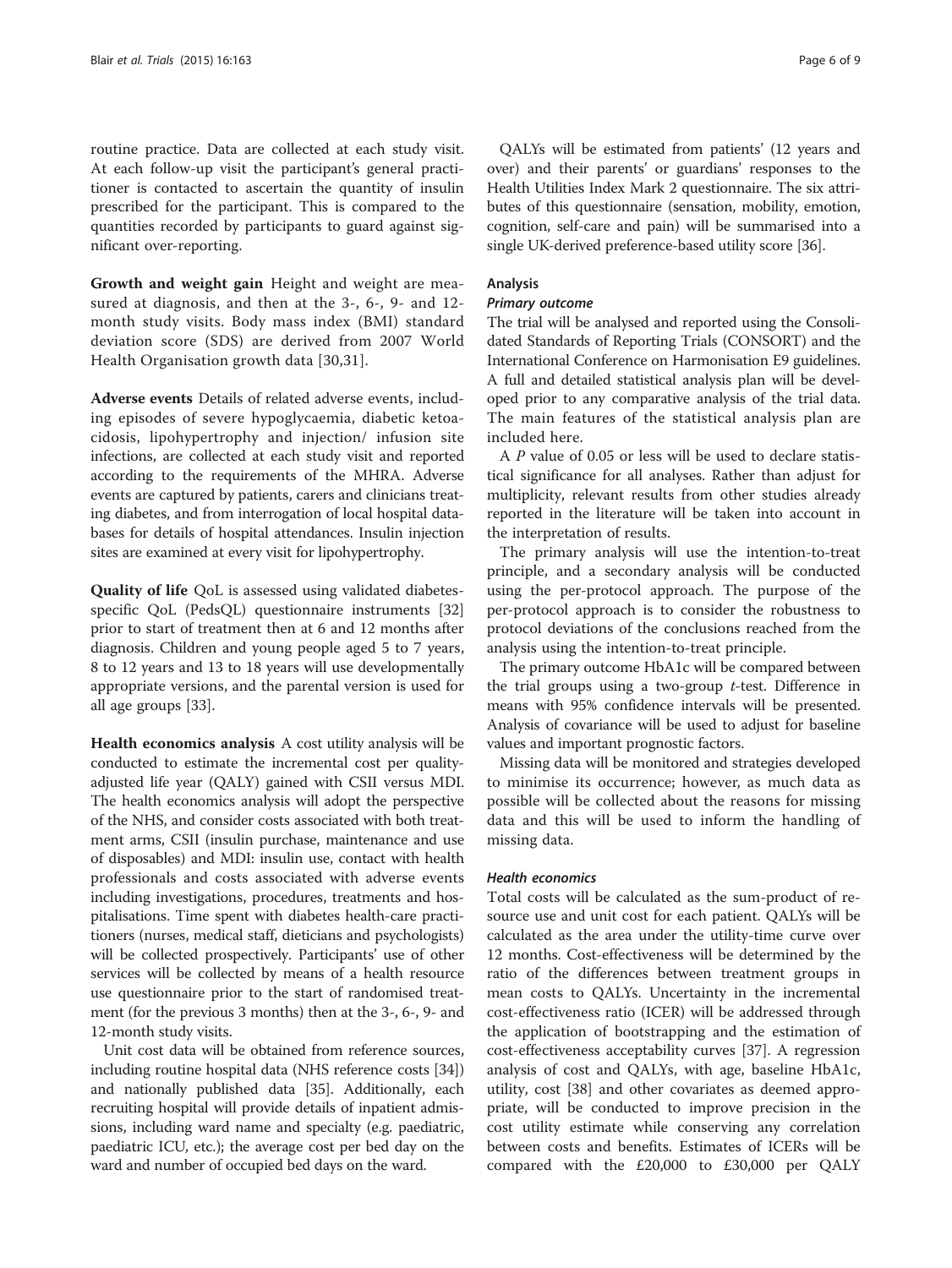threshold of cost-effectiveness set by NICE. An exploratory analysis in which trial results will be extrapolated to estimate lifetime costs and benefits and to capture longterm micro- and macrovascular complications, will be accomplished by using the CORE diabetes model [[39](#page-8-0)].

#### **Discussion**

This study critically aims to compare the benefits and disadvantages of insulin delivery by MDI and CSII for children and young people. In developing this study protocol, we have considered carefully the strengths and weaknesses of previous studies. We have elected to recruit patients with newly diagnosed TID, and excluded those with affected first-degree relatives, to minimise the bias that is likely to result from a patient's or family's previous experience of success or failure of one treatment arm. To ensure that the data generated in this study are generalisable to the population of children and young people with TID, treated in the NHS we have: (1) selected centres with diverse patient demographics, and demonstrated that the characteristics of the population of patients who consent to participate do not differ from those who decline; (2) stated a requirement that patient management is directed by local clinicians according to standard clinical practice and (3) designed study visits to coincide with national guidelines for the timing of clinic visits, thereby eliminating additional patient support and education that would result from a more intensive visit schedule and maximising concordance with the study protocol. A wide range of benefits and disadvantages of MDI and CSII have been reported previously in observational trials and RCTs. In selecting glycaemic control as the primary outcome, we have chosen a parameter that can be robustly measured and may be related to long-term outcomes and costs to patients and health services [[40,41\]](#page-8-0). While QoL is undoubtedly important, we are concerned that the paediatric diabetes QoL questionnaires validated to date may not be sufficiently sensitive to identify the ways in which these modes of insulin delivery impact QoL differently. For this reason QoL is a secondary outcome measure.

In delivering the study we face a number of challenges. Patients have to be recruited shortly after the diagnosis of TID, at a time when they and their families may feel overwhelmed by the diagnosis and unable to consider participation in a clinical trial. Treatment at the time of diagnosis is determined by local practice, and in most centres patients will be treated with MDI. Some patients and families develop a strong preference for this treatment and are reluctant to consider CSII therapy. To try to address this preference, we have made a short film in which patients treated with MDI and CSII share their experiences of their treatment and participation in the study. Screening log data has shown that patients who are approached soon after diagnosis are more

likely to consent to participate in the study, than those approached later. We speculate that this may be because patients are less likely to have developed a preference for MDI and are more open to the possibility of treatment with CSII. We have used this information to develop a recruitment strategy that includes an early approach to families. For some centres, this will be their first experience of CSII therapy from the time of diagnosis. There are logistical challenges in educating and supporting patients and families in establishing CSII therapy within the time constraints of the study protocol.

The SCIPI study will be the first RCT of MDI and CSII, delivered in an unselected population and adequately powered to detect a difference in glycaemic control. The protocol has been developed carefully to ensure that the clinical outcomes are meaningful for patients treated in the NHS. We have also addressed the needs of national and local policymakers, by including a range of outcomes important to the development of clinical guidelines, including a robust health economics appraisal. For these reasons we believe this study will make a valuable contribution to the care of children and young people with TID.

#### Trial status

The protocol has been approved by the Liverpool East Research Ethics Committee, reference 10/H1002/80, and was registered with the European Clinical Trials Database, reference 2010-023792-25 on 4 November 2010. The study was registered with the ISRCTN, registration number ISRCTN2925527, on 12 November 2010. Sitespecific approval has been obtained at all recruiting sites. In total, 250 participants have been recruited.

#### Abbreviations

BMI: body mass index; CI: confidence interval; CONSORT: Consolidated Standard of Reporting Trials; CSII: continuous subcutaneous insulin infusion; ICER: incremental cost-effectiveness ratio; MDI: multiple daily injections; MHRA: Medicines and Healthcare Products Regulatory Agency; NHS: National Health Service; NICE: National Institute for Health and Care Excellence; QALY: quality-adjusted life year; QoL: quality of life; RCT: randomised controlled trial; TDD: total daily dose; TID: type I diabetes mellitus.

#### Competing interests

Most participants recruited to the CSII arm of the study are using Roche insulin pumps and consumables. These have been supplied with a 25% discounted price. JB has received speaker fees and honoraria for work undertaken on research projects funded by Novo Nordisk. JB and MD have attended meetings funded fully or in part by Novo Nordisk. JB and MD work in the Department of Endocrinology at Alder Hey Children's NHS Foundation Trust. Novo Nordisk contributes towards clinical nurse salaries in this department. JG has received speaker fees from Lilly and Pfizer and he has contributed to advisory boards for Bayer, Lilly and Pfizer. The authors declare that they have no competing interests.

#### Authors' contributions

JB is the study chief investigator. She led the development of the study protocol and prepared this manuscript. JG contributed to the study design, recruitment of patients and assisted in drafting, reviewing and approving the final manuscript. DH and CR deliver the health economics aspects of the study. They have assisted in drafting, reviewing and approving the final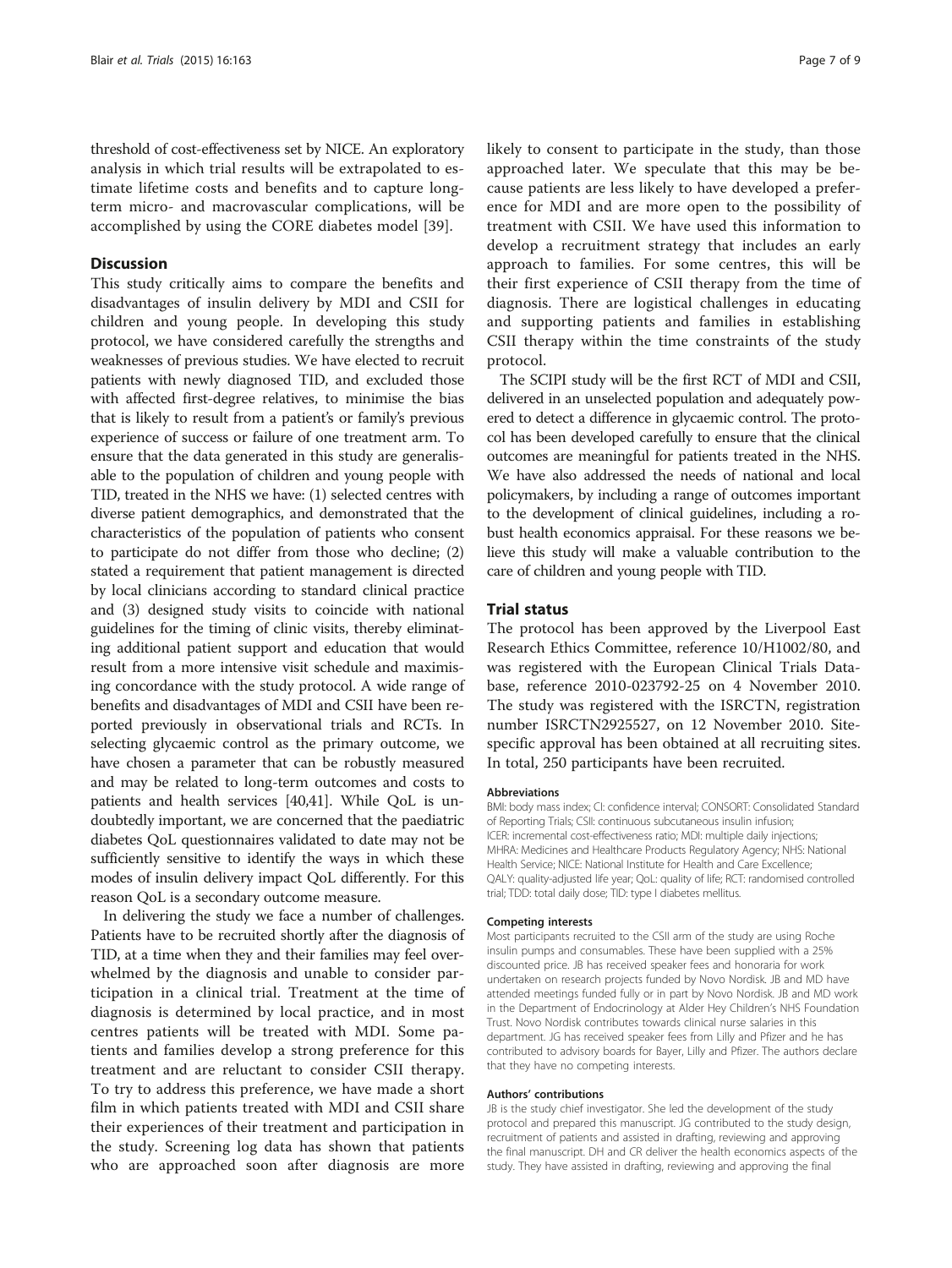<span id="page-7-0"></span>manuscript. CG is the senior statistician for the study and is supported by AM. MD contributed to the study design and assisted in drafting, reviewing and approving the final manuscript. KT is the lead research nurse. He contributed to recruitment of patients and assisted in drafting, reviewing and approving the final manuscript. EB is the senior trials manager and EC and LA are the trial coordinators. MP contributed to the study design and assisted in drafting, reviewing and approving the final manuscript. All authors read and approved the final version of this manuscript.

#### Acknowledgements

The study is funded by a Health Technology Assessment programme of the National Institute for Health Research, reference 08/14/39.

#### Author details

<sup>1</sup>Department of Endocrinology, Alder Hey Children's NHS Foundation Trust, Liverpool L12 2AP, UK. <sup>2</sup>Department of Child Health, School of Medicine, Cardiff University, Cardiff CF14 4XNWales, UK.<sup>3</sup> Centre for Health Economics and Medicines Evaluation, Bangor University, Bangor LL57 2PZ, UK. <sup>4</sup>Liverpool Clinical Trials Research Centre, Liverpool L12 2AP, UK. <sup>5</sup>Department of Diabetes, Alder Hey Children's NHS Foundation Trust, Liverpool L12 2AP, UK. <sup>6</sup> Department of Research, Alder Hey Children's NHS Foundation Trust, Liverpool L12 2AP, UK. <sup>7</sup>School of Health, University of Central Lancashire, Lancaster PR1 2HE, UK.

# Received: 5 January 2015 Accepted: 17 March 2015<br>Published online: 16 April 2015

#### References

- 1. The National Paediatric Diabetes Audit (NPDA), Royal College of Paediatrics and Child Health (RCPCH) and the Healthcare Quality Improvement Partnership (HQIP).<http://www.rcpch.ac.uk/national-paediatric-diabetes-audit-npda>.
- 2. Patterson CC, Dahlquist GG, Gyürüs E, Green A, Soltész G, EURODIAB Study Group. Incidence trends for childhood type 1 diabetes in Europe during 1989–2003 and predicted new cases 2005–20: a multicentre prospective registration study. Lancet. 2009;373:2027–33.
- The Diabetes Control and Complications Trial Research Group. The effect of intensive treatment of diabetes on the development and progression of long-term complications in insulin-dependent diabetes mellitus. N Engl J Med. 1993;329(14):977–86.
- 4. The United Kingdom Insulin Pump Audit- Service Level Data available from [http://www.diabetes.org.uk/Documents/News/The\\_United\\_Kingdom\\_Insulin\\_](http://www.diabetes.org.uk/Documents/News/The_United_Kingdom_Insulin_Pump_Audit_May_2013.pdf) [Pump\\_Audit\\_May\\_2013.pdf](http://www.diabetes.org.uk/Documents/News/The_United_Kingdom_Insulin_Pump_Audit_May_2013.pdf)
- 5. Blair JC, Peak M, Gregory JW. What is the best way to deliver subcutaneous insulin to infants, children, and young people with type 1 diabetes mellitus? BMJ. 2011;343:d5221.
- 6. Cummins E, Royle P, Snaith A, Greene A, Robertson L, et al. Clinical effectiveness and cost-effectiveness of continuous subcutaneous insulin infusion for diabetes: systematic review and economic evaluation. Health Technol Assess. 2010;14(11):1–208.
- Juuliiusson PB, Graue M, Wentzel-Larsen T, Søvik O. The impact of continuous subcutaneous insulin infusion on health-related quality of life in children and adolescents with type 1 diabetes. Acta Paediatr. 2006;95:1481–7.
- 8. McMahon SK, Airey FL, Marangou DA, McElwee KJ, Carne CL, Clarey AJ, et al. Insulin pump therapy in children and adolescents: improvements in key parameters of diabetes management including quality of life. Diabet Med. 2005;22:92–6.
- 9. Nimri R, Weintrob N, Benzaquen H, Ofan R, Fayman G, Phillip M. Insulin pump therapy in youth with type 1 diabetes: a retrospective paired study. Pediatrics. 2006;117:2126–31.
- 10. Sulli N, Shashaj B. Continuous subcutaneous insulin infusion in children and adolescents with diabetes mellitus: decreased HbA1c with low risk of hypoglycemia. J Pediatr Endocrinol Metab. 2003;16:393–9.
- 11. Sulli N, Shashaj B. Long-term benefits of continuous subcutaneous insulin infusion in children with Type 1 diabetes: a 4-year follow-up. Diabet Med. 2006;23:900–6.
- 12. Jakisch BI, Wagner VM, Heidtmann B, Lepler R, Holterhus PM, Kapellen TM, et al. Comparison of continuous subcutaneous insulin infusion (CSII) and multiple daily injections (MDI) in paediatric Type 1 diabetes: a multicentre matched-pair cohort analysis over 3 years. Diabet Med. 2008;25:80–5.
- 13. Continuous subcutaneous insulin infusion for the treatment of diabetes mellitus (review of technology appraisal guidance 57). NICE technology appraisal guidance 151. 2008. [www.nice.org.uk/TA151](http://www.nice.org.uk/TA151).
- 14. Misso ML, Egberts KJ, Page M, O'Connor D, Shaw J. Continuous subcutaneous insulin infusion (CSII) versus multiple insulin injections for type 1 diabetes mellitus. Cochrane Database Syst Rev. 2010;20(1):CD005103. doi:10.1002/ 14651858.CD005103.pub2.
- 15. Pańkowska E, Błazik M, Dziechciarz P, Szypowska A, Szajewska H. Continuous subcutaneous insulin infusion vs. multiple daily injections in children with type 1 diabetes: a systematic review and meta-analysis of randomized control trials. Pediatr Diabetes. 2009;10:52–8.
- 16. Schober E, Schoenle E, Van Dyk J, Wernicke-Panten K, Pediatric Study Group of Insulin Glargine. Comparative trial between insulin glargine and NPH insulin in children and adolescents with type 1 diabetes mellitus. J Pediatr Endocrinol Metab. 2002;15:369–76.
- 17. Nuboer R, Borsboom GJ, Zoethout JA, Koot HM, Bruining J. Effects of insulin pump vs. injection treatment on quality of life and impact of disease in children with type 1 diabetes mellitus in a randomized, prospective comparison. Pediatr Diabetes. 2008;9:291–6.
- 18. Skogsberg L, Fors H, Hanas R, Chaplin JE, Lindman E, Skogsberg J. Improved treatment satisfaction but no difference in metabolic control when using continuous subcutaneous insulin infusion vs. multiple daily injections in children at onset of type 1 diabetes mellitus. Pediatr Diabetes. 2008;9:472–9.
- 19. Wilson DM, Buckingham BA, Kunselman EL, Sullivan MM, Paguntalan HU, Gitelman SE. A two-center randomized controlled feasibility trial of insulin pump therapy in young children with diabetes. Diabetes Care. 2005;28:15–9.
- 20. Cohen D, Weintrob N, Benzaquen H, Galatzer A, Fayman G, Phillip M. Continuous subcutaneous insulin infusion versus multiple daily injections in adolescents with type I diabetes mellitus: a randomized open crossover trial. J Pediatr Endocrinol Metab. 2003;16:1047–50.
- 21. Weintrob N, Benzaquen H, Galatzer A, Shalitin S, Lazar L, Fayman G, et al. Comparison of continuous subcutaneous insulin infusion and multiple daily injection regimens in children with type 1 diabetes: a randomized open crossover trial. Pediatrics. 2003;112:559–64.
- 22. Weintrob N, Schechter A, Benzaquen H, Shalitin S, Lilos P, Galatzer A, et al. Glycemic patterns detected by continuous subcutaneous glucose sensing in children and adolescents with type 1 diabetes mellitus treated by multiple daily injections vs continuous subcutaneous insulin infusion. Arch Pediatr Adolesc Med. 2004;158:677–84.
- 23. Meschi F, Beccaria L, Vanini R, Szulc M, Chiumello G. Short-term subcutaneous insulin infusion in diabetic children. Comparison with three daily insulin injections. Acta Diabetol Lat. 1982;19:371–5.
- 24. Doyle EA, Weinzimer SA, Steffen AT, Ahern JA, Vincent M, Tamborlane WV. A randomized, prospective trial comparing the efficacy of continuous subcutaneous insulin infusion with multiple daily injections using insulin glargine. Diabetes Care. 2004;27:1554–8.
- 25. DiMeglio LA, Pottorff TM, Boyd SR, France L, Fineberg N, Eugster EA. A randomized, controlled study of insulin pump therapy in diabetic pre-schoolers. J Pediatr. 2004;145:380–4.
- 26. Fox LA, Buckloh LM, Smith SD, Wysocki T, Mauras N. A randomized controlled trial of insulin pump therapy in young children with type 1 diabetes. Diabetes Care. 2005;28:1277–81.
- 27. Walsh J, Roberts R. Pumping insulin: everything you need for success with an insulin Pump. 1030 W Upas St, San Diego, CA 92103. United States: Torrey Pines Press; 2000.
- 28. Swift PGF. ISPAD clinical practice consensus guidelines 2006–2007: diabetes education. Pediatr Diabetes. 2007;8:103–9.
- 29. Diagnosis and management of type 1 diabetes in children, young people and adults. NICE clinical guideline 15. [www.nice.org.uk/cg15.](http://www.nice.org.uk/cg15)
- 30. WHO multicentre growth reference group. WHO Child Growth Standards based on length/height, weight and age. Acta Paediatr. 2006;450:76–85.
- 31. de Onis M, Onyango AW, Borghi E, Siyam A, Nishida C, Siekmann J. Development of a WHO growth reference for school-aged children and adolescents. Bull World Health Organ. 2007;85:660–7.
- 32. Varni JW, Burwinkle TM, Jacobs JR, Gottschalk M, Kaufman F, Jones KL, et al. Reliability and validity of the Pediatric Quality of Life Inventory™ Generic Core Scales and Type 1 Diabetes Module. Diabetes Care. 2003;26:631–7.